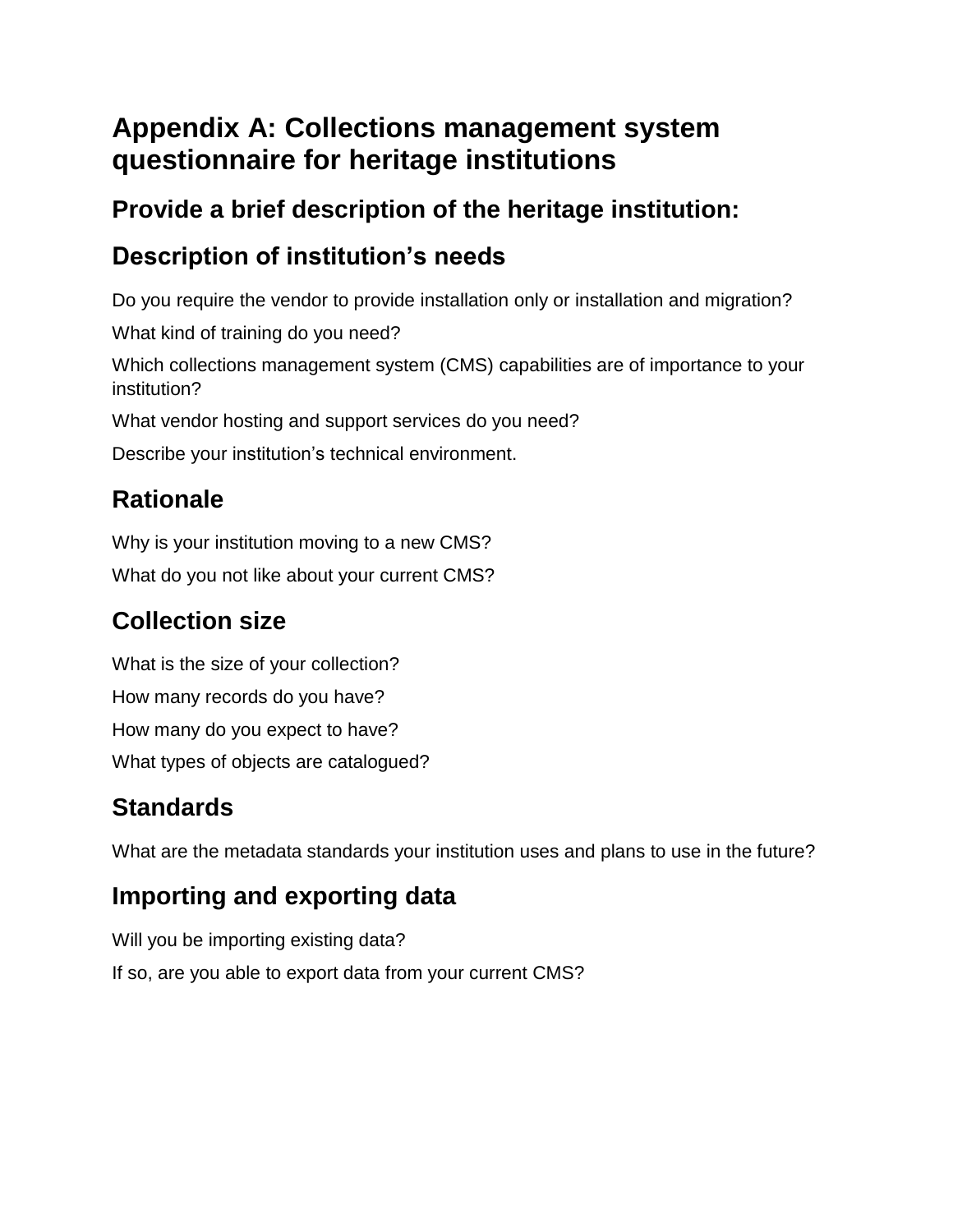#### **Online availability**

Is your collection available online? Will you need your CMS to interact with your website? If not, do you plan to make your collection available online?

### **Budget**

What is your budget and the project's timeline from contract to implementation? Is this project funded by a grant?

#### **Workflow**

How does your institution's collections department operate? What is your typical workflow?

### **Documentation**

How has your organization been documenting its collection?

Are there any documentation standards, controlled vocabularies and data standards that you are following?

If so, what are they? Will you need to customize?

### **Storage**

Where is all of your collections data located (in the cloud, on your institution's server, on another vendor's server)?

## **Cleanup**

Does your organization's data require significant cleanup? How many records would you estimate require cleanup?